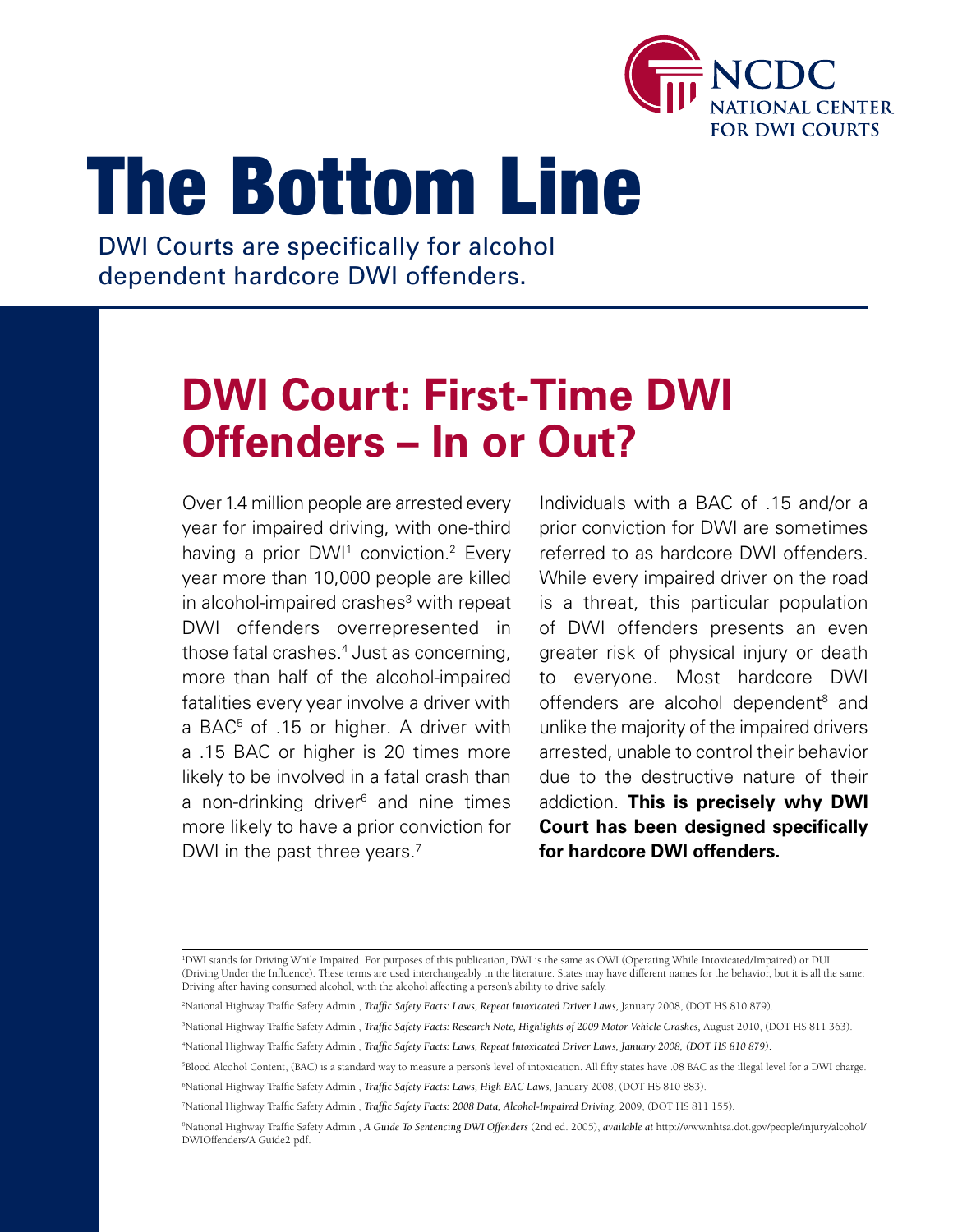

#### What is a DWI Court?

DWI Courts are based on the highly successful Drug Court model that blends accountability and long-term treatment to address the root cause of impaired driving: alcohol and other substance abuse. DWI Courts are post-conviction collaborative courts, consisting of a team of professionals that include the judge, a probation officer, a treatment provider, a defense attorney, a prosecutor and a law enforcement officer; all working together and communicating about the hardcore DWI offender. The team develops a coordinated response to the addiction and related lifestyle issues that have driven the hardcore DWI offender into the criminal justice system.

DWI Court typically lasts between one and three years, and during that time the participant will be tested regularly for alcohol and or drugs, supervision will be intense, and the treatment plan will be individualized and long enough to address the addiction. The participant also frequently appears before the Judge to be held accountable for noncompliant behavior or receive positive reinforcement for progress made since the last court appearance. This coordinated response is proven to help participants achieve sobriety and learn the necessary life skills that will help them remain sober and law abiding long after leaving the DWI Court.

# DWI Court is for Hardcore DWI Offenders

The first sentence of Guiding Principle #19 states: *"DWI Court should select a target population that possesses significant criminal and substance dependency histories and strive to* 

*alter those behaviors that present a clear danger to their respective communities."* DWI Courts recognize that some individuals will not change their behavior without additional resources being used to monitor and encourage that change. DWI Court brings all of those resources together in a focused effort. Eligibility for DWI Court should be based on a dependence to alcohol and determined by a validated screening and assessment.

The success of DWI Courts has led some advocates to suggest that *all* first-time DWI offenders should be placed in DWI Courts. This is not recommended for three reasons.

- 1. Research indicates that two-thirds of firsttime DWI offenders learn from their arrest and prosecution and do not reoffend.
- 2. Research demonstrates that punishing someone too harshly or placing them in treatment unnecessarily can have adverse effects.
- 3. No jurisdiction has unlimited resources.

# First-Time Dwi Offenders And Recidivism

Approximately 65% to 80% of individuals arrested for a first-time DWI do not repeat the offense. For most first-time offenders, the humiliation and stigma of a criminal record, court appearances and possibly time in jail are sufficient to deter future impaired driving. Therefore, the intensive regimen of a DWI Court will often be an unnecessary expenditure. Moreover, there is substantial evidence that mixing non-addicted and  $low-risk^{10}$  individuals with more serious offenders can negatively affect outcomes. The non-addicted person may develop attitudes

<sup>9</sup> DWI Courts follow the Ten Key Components as well as the Ten Guiding Principles for DWI Courts as established by the National Association of Drug Court Professionals (NADCP). A complete discussion of The Ten Guiding Principles for DWI Courts is available at: http://www.dwicourts.org/learn/about-dwicourts/-guiding-principles.

<sup>&</sup>lt;sup>10</sup>As used here, "low-risk" means that the person does not meet the DSM-IV-TR Diagnostic Criteria for Antisocial Personality Disorder and has no history of alcohol or drug abuse treatment.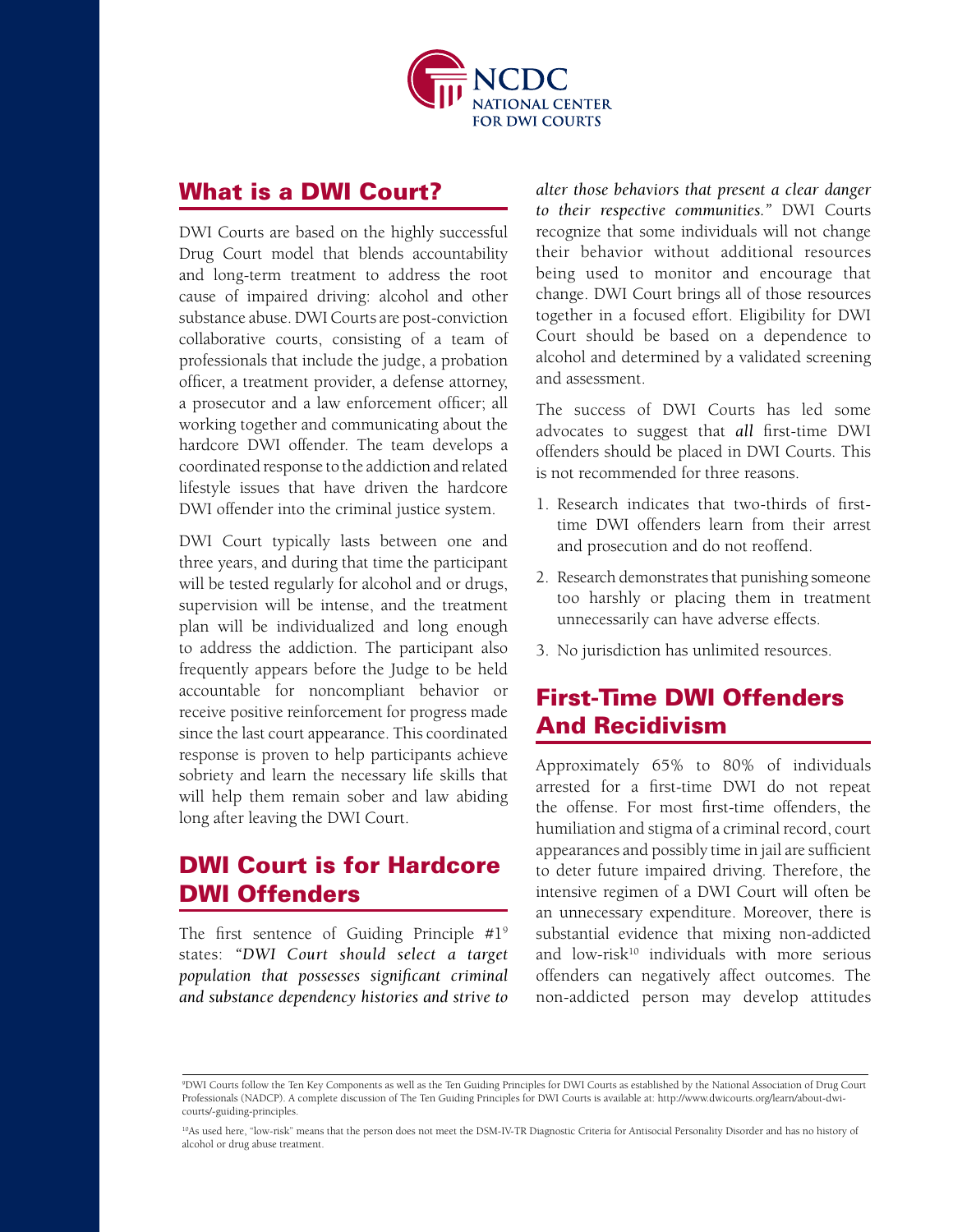# First-Time DWI Offenders In Or Out?

and new relationships that actually encourage the very behavior the criminal justice system is trying to eliminate.<sup>11</sup> Finally, DWI Court participants must attend several hours per week of treatment and supervision services, and this can interfere with their ability to maintain employment and other productive activities. Such interference would only be justified if there was a serious risk of recidivist behavior.

## Dwi Courts Are Resource Driven

DWI Courts are more cost effective than traditional courts<sup>12</sup> because a DWI Court uses resources more strategically and effectively. However, DWI Courts are resource intensive. Team members meet on a regular basis, along with regular court sessions to review participants' behavior. Initially participants report to treatment 3 or more times a week, along with random and frequent alcohol and drug testing. Probation officers will do home and work visits to ensure compliance with court orders. This is all part of an intensive effort to ensure participants follow the court's orders and begin to change their behavior. To require this type of intensive program for individuals that will not return to the criminal justice system is counterproductive and a waste of limited resources.

# First-Time Dwi Offenders In Dwi Court

The decision to accept a first-time offender in DWI Court should be dictated by the clinical diagnosis. It must be the ultimate criteria for admittance. A person who is clinically diagnosed alcohol dependent, whether a first-time offender or a repeat offender, is a good candidate for DWI Court.

In addition, a DWI Court examines the entire criminal history of the prospective participant. Many of these individuals will have a significant history of traffic or criminal arrests which may or may not involve alcohol or other drugs. Many also have a repetitive pattern of substance abuse violations (e.g., underage drinking, public intoxication, disorderly conduct, etc.).<sup>13</sup>

When considering a high BAC first-time offender, and local resources, there are three additional concerns:

- 1. The limited capacity of the DWI Court often prevents placement of first-time high BAC DWI offenders in the DWI Court. With large numbers of repeat DWI offenders in every community, courts must determine if they can justify the admittance of a first-time offender, even one with a high BAC. With limited resources, priority should be focused on those who are the most dangerous: the repeat offenders.
- 2. Accepting first-time DWI offenders dilutes the impact on the community. Generally, the more DWIs a person accumulates, the more that offender costs society, regardless of whether the repeat offender causes a crash. At a minimum, these costs include court processing, law enforcement processing, and jail/prison incarceration costs. Repeat offenders cause a disproportionate number of DWI fatalities and crashes. If a DWI Court fails to treat the underlying causes of the repeat offender's criminal behavior, it risks failing to have a significant impact on its host community.
- 3. DWI Courts are intensive and last from one year to 18 months with some lasting even longer. Many limited jurisdiction courts do not have the authority to supervise a first-time misdemeanor DWI offense for that length of time. Additionally, because it is a low-level misdemeanor, the DWI Court team may not have at its disposal a significant enough

<sup>11</sup>See Douglas B. Marlowe, *Evidence-Based Sentencing for Drug Offenders: An Analysis of Prognostic Risks and Criminogenic Needs,* 1 Chap. J. Crim. Just. 167, 183-200 (2009) (discussing the importance of assessing the risks and needs of the person to be sentenced); David S. DeMatteo et al., Secondary Prevention Services for Clients Who are Low Risk in Drug Court: A Conceptual Model, 52 Crime & Delinq. 114 (2006) (reviewing negative effects of mixing low-risk and high-risk participants in Drug Courts).

<sup>&</sup>lt;sup>12</sup>Michigan State Court Administrative Office, & NPC, Research, *Michigan DUI Courts Outcome Evaluation: Final Report.* (2008, March, re-release), Portland, OR & Lansing, MI: Authors. Available at http://www.npcresearch.com/Files/MI\_DUI\_Outcome\_Evaluation\_FINAL\_REPORT\_Re-Release\_March\_2008.pdf.

<sup>13</sup>National Highway Traffic Safety Admin., *A Guide To Sentencing DWI Offenders* (2nd ed. 2005), *available at* http://www.nhtsa.dot.gov/people/injury/alcohol/DWIOffenders/A Guide2.pdf.